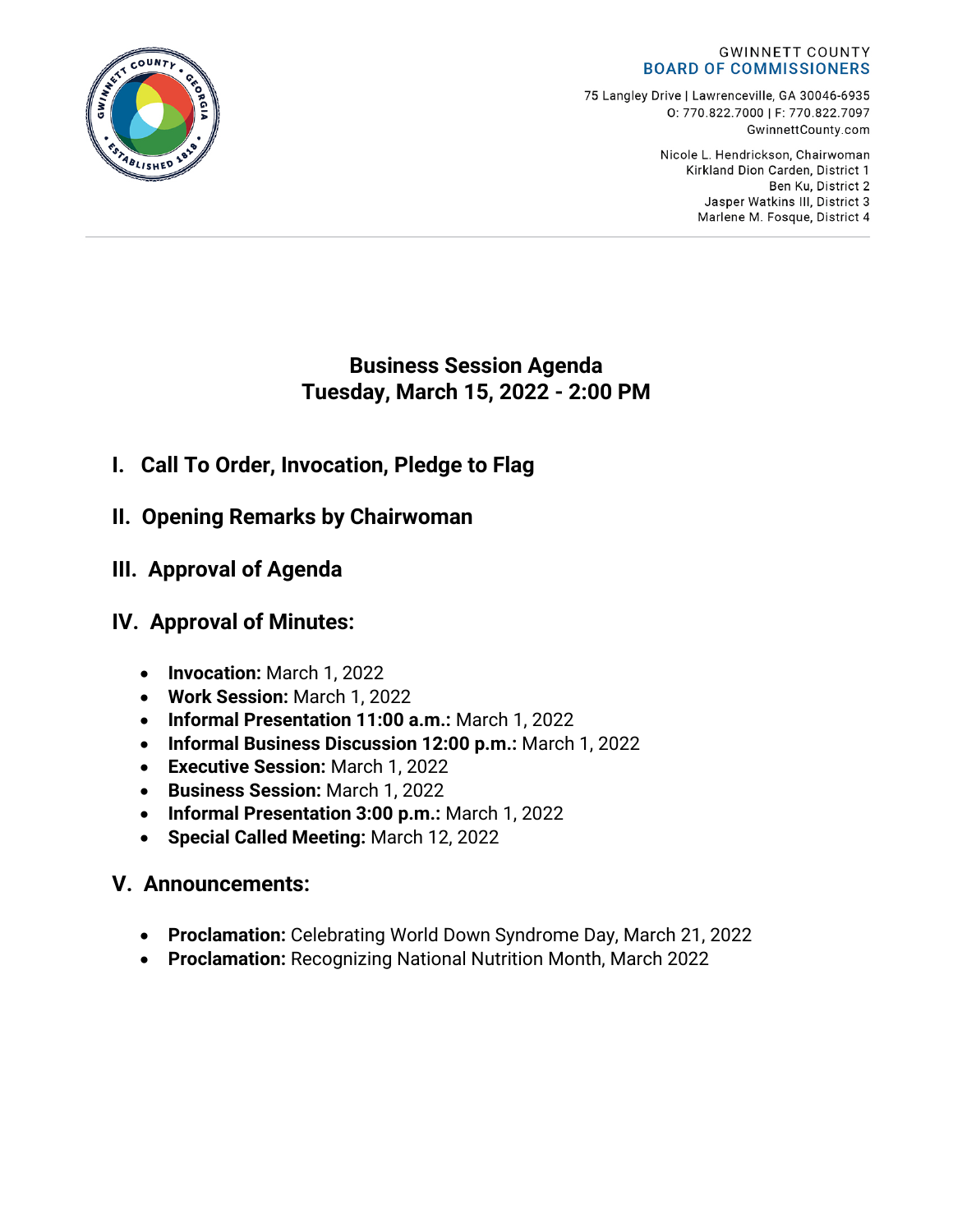## **VI. Consent Agenda**

#### **A. New Business**

#### **1. Multiple Departments**

**2022-0253 Approval** to renew BL022-20, preventive maintenance and repair of emergency generators on an annual contract (May 18, 2022 through May 17, 2023), Departments of Fire and Emergency Services, Police Services, Sheriff, Support Services and Water Resources, with Power and Energy Services, Inc., base bid \$412,630.00 (Staff Recommendation: Approval)

**2022-0277 Approval** to renew BL015-21, purchase of body armor on an annual contract (May 4, 2022 through May 3, 2023), Departments of Corrections, Police Services and Sheriff, with Dana Safety Supply, Inc.; SRT Supply, LLC; and T&T Uniforms, Inc., base bid \$245,000.00. (Staff Recommendation: Approval)

#### **2. Financial Services/Buffy Alexzulian**

**2022-0268 Approval/authorization** of the January 31, 2022 Monthly Financial Status Report and ratification of all budget amendments.

#### **3. Information Technology Services/Dorothy Parks**

**2022-0266 Approval** to renew RP022-18, ITS professional staffing resources on an annual contract (April 1, 2022 through March 31, 2023), per the attached recommendation letter, base amount \$9,689,363.00 (negotiated cost savings of approximately \$58,140.00). (Staff Recommendation: Approval)

**2022-0267 Approval** to renew BL025-21, purchase of Adobe software renewal subscriptions on an annual contract (May 5, 2022 through May 4, 2023), with Digital Information Services, LLC, base bid \$158,798.65. (Staff Recommendation: Approval)

**2022-0270 Approval** to renew OS014-21, provision of Oracle products, services, licenses and support on an annual contract (May 31, 2022 through May 30, 2023), with Mythics, Inc., using a competitively procured Region 4 National Intergovernmental Purchasing Alliance contract, base amount \$485,483.42. (Staff Recommendation: Approval)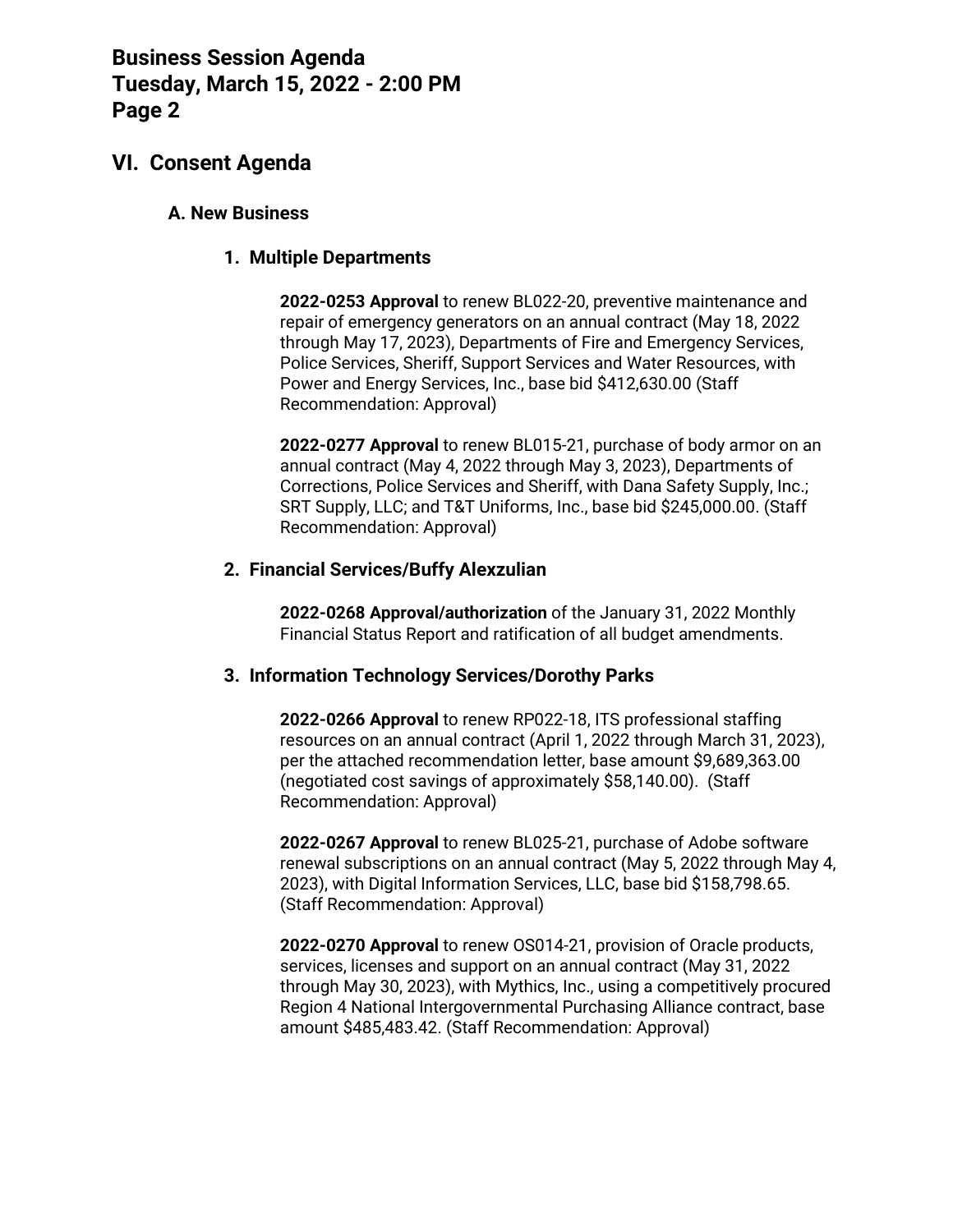## **VI. Consent Agenda**

#### **A. New Business**

#### **4. Law Department/Michael P. Ludwiczak**

**2022-0156 Approval/authorization** for Declaration of Taking Condemnation proceedings for the property of Woodchuck Management, LLC, Oasis at Home, Inc. d/b/a North Atlantic Fireplace, and First-Citizens Bank & Trust Company, consisting of 11,934.00 square feet of fee simple right of way, and 13,754.52 square feet of 12-month temporary demolition easement, Tax Parcel No. R6244 018, 950 South Peachtree Street, amount \$781,500.00. Subject to approval as to form by the Law Department. This project is funded by the 2017 SPLOST program.

**2022-0254 Approval/authorization** for Declaration of Taking Condemnation proceedings for the property of Harmony International, LLC, successor by conversion to Harmony International, Inc., and Nara Bank, N.A., consisting of 731.10 square feet of fee simple right of way, 1,070.84 square feet of permanent construction easement, and 784.08 square feet of 48-month temporary driveway easements, Tax Parcel No. R6244 086, 6399 Jimmy Carter Boulevard, amount \$357,100.00. Subject to approval as to form by the Law Department. This project is funded by the 2017 SPLOST program.

**2022-0255 Approval/authorization** for Declaration of Taking Condemnation proceedings for the property of Matthews Family Investments, LLC, Wells Fargo Bank, National Association, City National Bank of Florida, Prefoc Five Limited Partnership, and First States Investors 4000C, LLC, consisting of 2,162.33 square feet of fee simple right of way, 4,900.11 square feet of permanent construction easements, and 827.64 square feet of 48-month temporary driveway easements, Tax Parcel No. R6244 010C, 6155 Buford Highway, amount \$124,100.00. Subject to approval as to form by the Law Department. This project is funded by the 2017 SPLOST program.

**2022-0256 Approval/authorization** for Declaration of Taking Condemnation proceedings for the property of Cecilio A. Palacios, Silvia Palacios, and Peoples Bank and Trust, consisting of 20,107.22 square feet of fee simple right of way and 3,385.00 square feet of 48-month temporary driveway easement, Tax Parcel Nos. 7264 002 and 7264 003, 3018 North Bogan Road and 4379 Thompson Mill Road, amount \$304,300.00. Subject to approval as to form by the Law Department. This project is funded by the 2017 SPLOST program.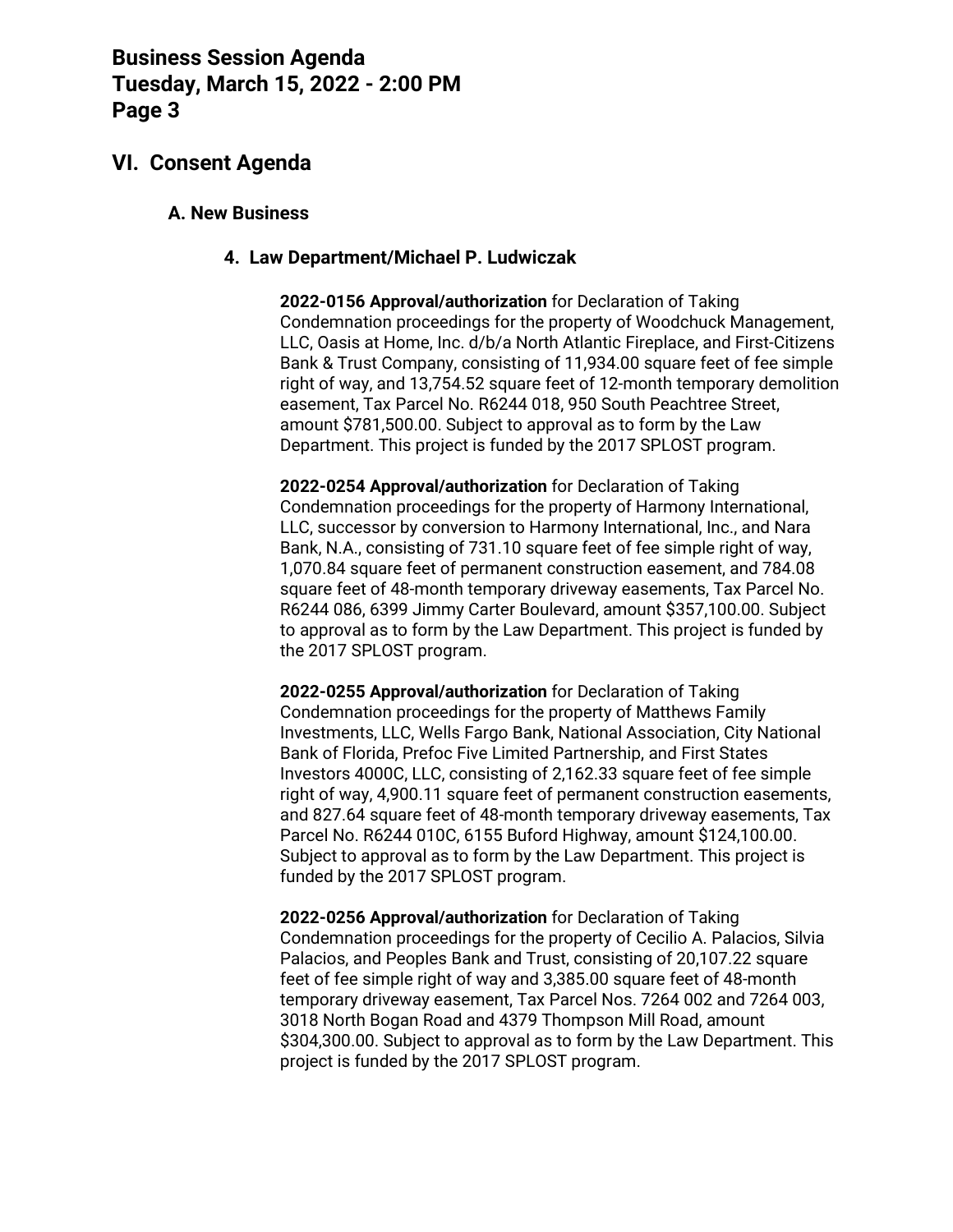## **VI. Consent Agenda**

#### **A. New Business**

### **5. Police Services/James D. McClure**

**2022-0252 Approval** to renew BL050-20, provision of helicopter inspection, maintenance and repair on an annual contract (May 23, 2022 through May 22, 2023), with Rotor Resources, LLC, base bid \$510,000.00. (Staff Recommendation: Approval)

**2022-0303 Approval** to apply for and accept, if awarded, a grant by the Georgia Emergency Management and Homeland Security Agency (GEMA/HS), in the amount of \$6,000.00. Funds will be used to purchase supplies and equipment, conduct health evaluations/screenings and grooming for the Explosive Detection K9's. The grant is 100% funded by GEMA/HS and does not require a County match. Approval/Authorization for the Chairwoman or designee to execute grant documents and all related documents. Subject to approval as to form by the Law Department. Contract to follow award.

**2022-0304 Approval** to apply for and accept, if awarded, a grant by the Georgia Emergency Management and Homeland Security Agency (GEMA/HS), in the amount of \$34,986.00. Funds will be used to procure supplies and equipment for the Hazardous Device Unit to build and enhance the community's capabilities in Homeland Security. The grant is 100% funded by GEMA/HS and does not require a County match. Approval/Authorization for the Chairwoman or designee to execute grant documents and all related documents. Subject to approval as to form by the Law Department. Contract to follow award.

### **6. Support Services/Angelia Parham**

**2022-0264 Award BL001-22**, Gwinnett County Animal Welfare crematory replacement project, to Multiplex, LLC, amount not to exceed \$260,000.00. Contract to follow award. Subject to approval as to form by the Law Department. (Staff Recommendation: Award)

**2022-0287 Award OS007-22**, purchase of furniture for the Gwinnett County Police Training Center expansion project, per the attached recommendation letter, using a competitively procured State of Georgia contract, \$317,683.28. (Staff Recommendation: Award)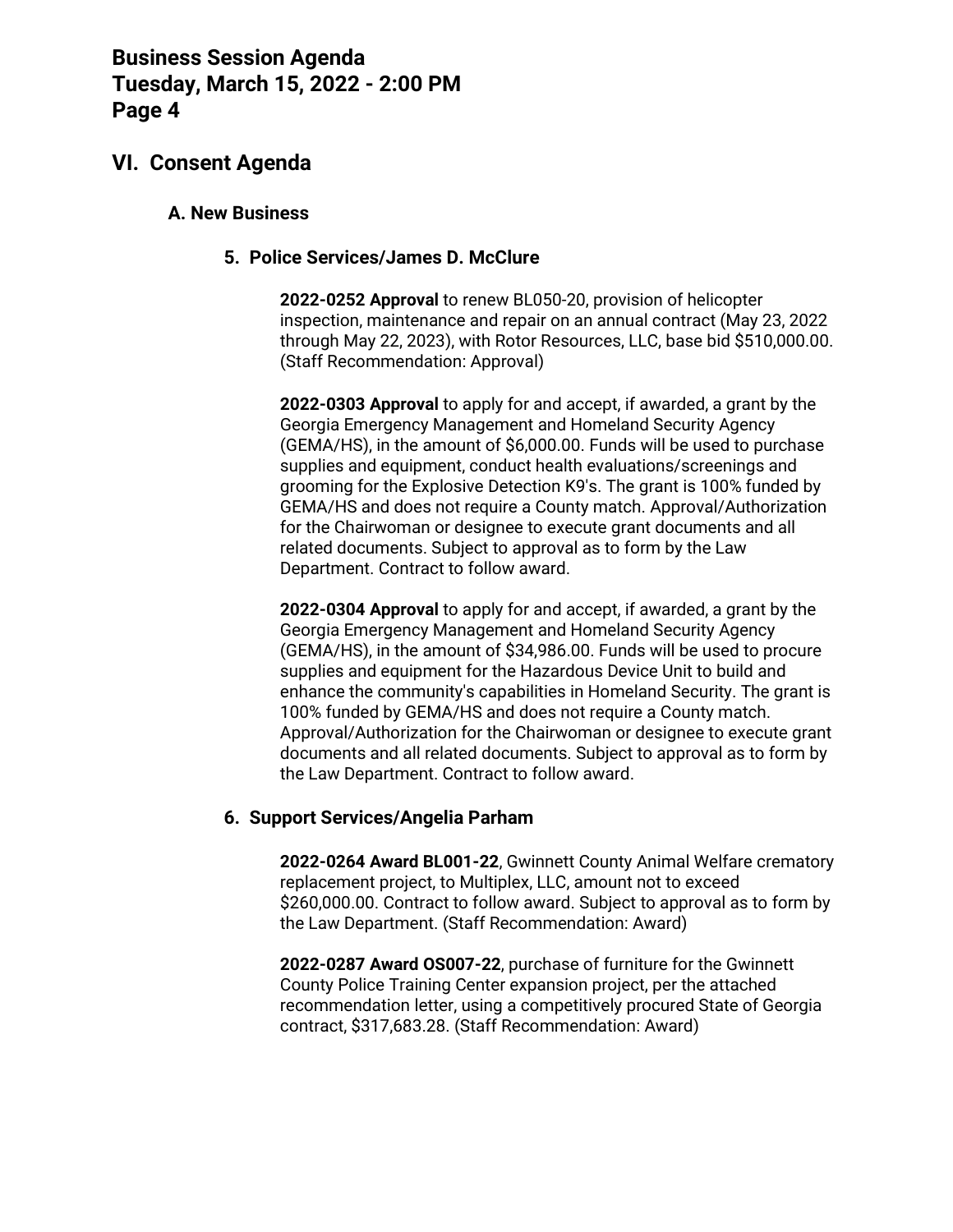## **VI. Consent Agenda**

#### **A. New Business**

#### **6. Support Services/Angelia Parham**

**2022-0317 Award OS010-22**, provision of a turnkey on-site vehicle and equipment maintenance parts operation on an annual contract (April 1, 2022 through March 31, 2023), to Genuine Parts Company d/b/a NAPA Auto Parts, using a competitively procured State of Georgia contract, base amount \$6,000,000.00. Contract to follow award. Subject to approval as to form by the Law Department. (Staff Recommendation: Award)

### **7. Transportation/Lewis Cooksey**

**2022-0285 Award BL012-22**, resurfacing of County roads on a term contract, to E.R. Snell Contractor, Inc., base bid \$28,105,715.00. Contract to follow award. Subject to approval as to form by the Law Department. This contract is funded 75% by the 2017 SPLOST program and 25% by the Georgia Department of Transportation (GDOT). (Staff Recommendation: Award)

**2022-0316 Approval** to renew BL007-20, purchase of hot asphaltic mix on an annual contract (March 15, 2022 through March 14, 2023), with E.R. Snell Contractor, Inc.; Metro Materials, Inc.; and Pittman Construction Company, base bid \$300,000.00. (Staff Recommendation: Approval)

**2022-0251 Approval** of incorporation of Lake Lanier Heights Road into the Gwinnett County Speed Hump Program. Total estimated cost is \$29,638.05. This project is funded by the 2017 SPLOST Program. Subject to approval as to form by the Law Department. (Staff Recommendation: Approval)

**2022-0262 Approval** of incorporation of Lake Drive into the Gwinnett County Speed Hump Program. Total estimated cost is \$39,444.12. This project is funded by the 2017 SPLOST Program. Subject to approval as to form by the Law Department. (Staff Recommendation: Approval)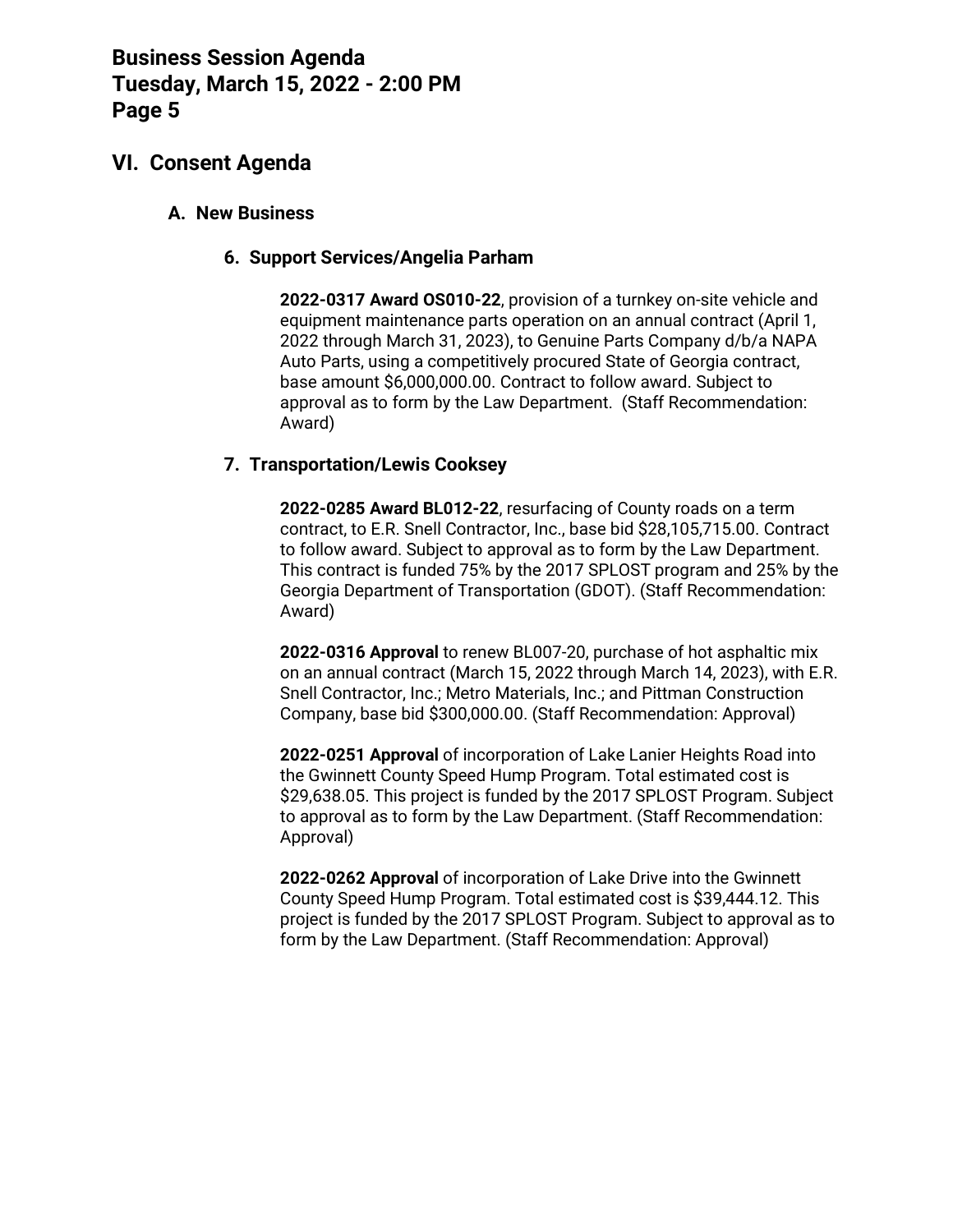## **VI. Consent Agenda**

#### **A. New Business**

### **7. Transportation/Lewis Cooksey**

**2022-0257 Approval** for a determination by the Board of Commissioners that special conditions exist within the area of McCord Livsey Road, as to the health, safety and welfare of the persons or properties within said area, that may justify the creation of a Special Assessment District to provide speed humps, and for direction to the Department of Transportation to prepare a recommendation and proceed with a public hearing for the incorporation of McCord Livsey Road into the Gwinnett County Speed Hump Program. Subject to approval as to form by the Law Department. (Staff Recommendation: Approval)

**2022-0259 Approval** to declare the Gwinnett County Transit Compressed Natural Gas Fueling Facility (Asset # 301542-0 & 301542-1), located at 2880 Remington Park Court, Norcross, Georgia, as surplus/salvage, to be disposed of in accordance with the Gwinnett County Code of Ordinances. (Staff Recommendation: Approval)

**2022-0261 Approval/authorization** for the Chairwoman to execute an Intergovernmental Agreement with the City of Lilburn regarding Maintenance of Wayfinding Signage. The City will be responsible for all costs associated with the installation and maintenance of this project. There will be no cost to the County. Subject to approval as to form by the Law Department. (Staff Recommendation: Approval)

**2022-0286 Award OS006-22**, purchase of fourteen (14) paratransit and microtransit vehicles, to Creative Bus Sales, using a competitively procured State of Georgia contract, \$2,268,593.60. This project is funded 80% by the Federal Transit Administration (FTA). (Staff Recommendation: Award) (Transit Advisory Board Approved on January 5, 2022, Vote 4-0.)

**2022-0318 Approval/authorization** for the Chairwoman to execute a Purchase and Sale Agreement with William E. Abrams IV, on the Sugarloaf Parkway Extension Phase II project, including authority to execute any and all related documents necessary to consummate the transaction. This agreement involves the purchase of 2.50 acres of fee simple right of way at a cost of \$1,500,000.00. Subject to approval as to form by the Law Department. This agreement is funded by the 2014 SPLOST Program. (Staff Recommendation: Approval)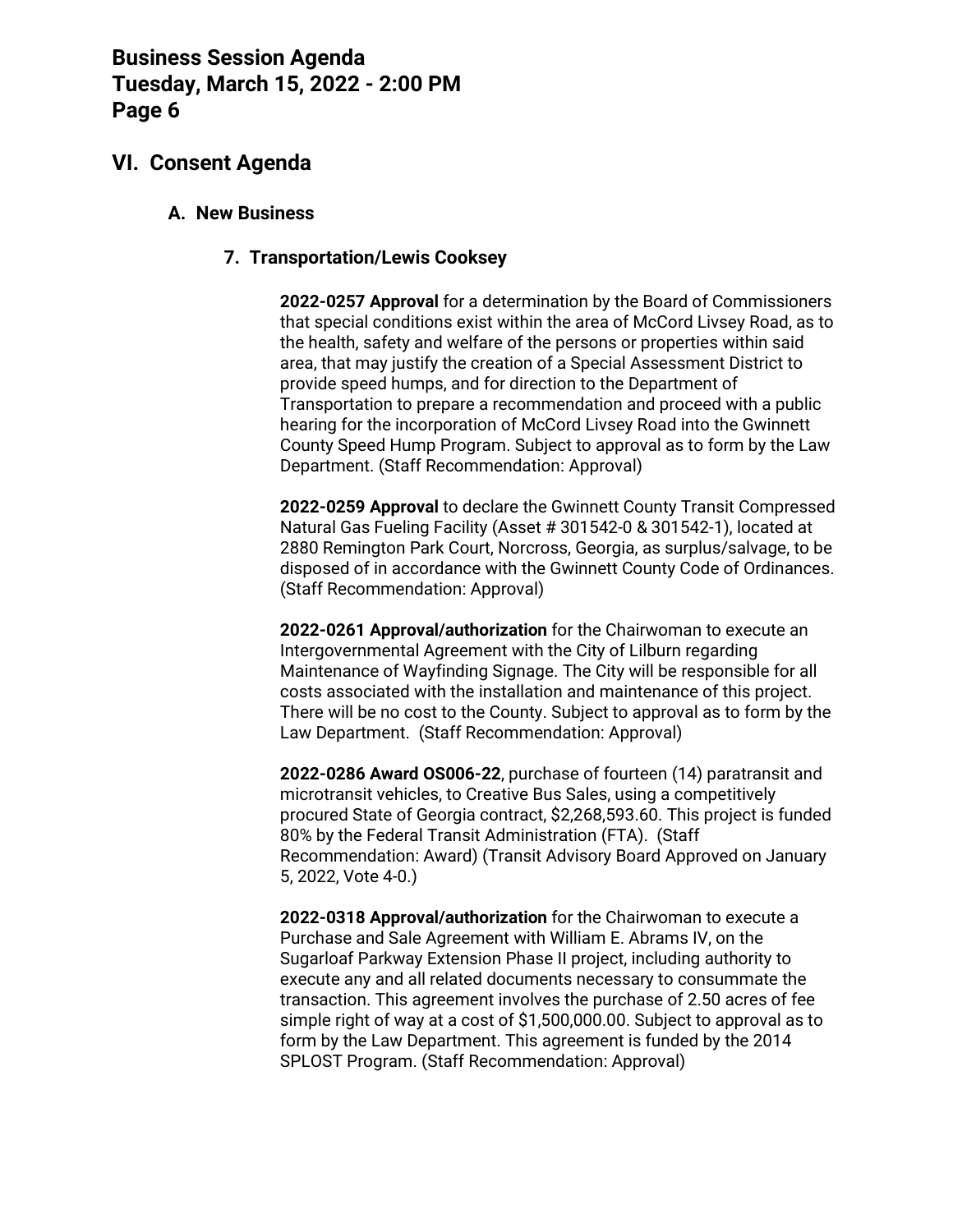### **VI. Consent Agenda**

#### **A. New Business**

#### **8. Water Resources/Tyler Richards**

**2022-0263 Award BL133-21**, Upper North Zone pressure sustaining valve and vault project, to Anderson Grading and Pipeline, LLC, amount not to exceed \$158,196.00. Contract to follow award. Subject to approval as to form by the Law Department. (Staff Recommendation: Award)

**2022-0284 Award BL013-22**, construction of the F. Wayne Hill Water Resources Center and Water Innovation Center fire flow, to Universal Underground Utility Contractors, Inc., amount not to exceed \$716,754.00. Contract to follow award. Subject to approval as to form by the Law Department. (Staff Recommendation: Award) (Water and Sewerage Authority Approved on March 7, 2022, Vote 3-0.)

**2022-0307 Award OS005-22**, products and services for JDV equipment on an annual contract (March 15, 2022 through March 14, 2023), to Cornerstone H2O, LLC, base amount \$450,000.00. (Staff Recommendation: Award)

**2022-0310 Award BL007-22**, Rakestraw Street and Webb Drive water main replacement, to The Dickerson Group, Inc., amount not to exceed \$260,945.00. Contract to follow award. Subject to approval as to form by the Law Department. (Staff Recommendation: Award)

**2022-0312 Award OS004-22**, maintenance of Watson-Marlow/Bredel pumps and control panels on an annual contract (April 19, 2022 through April 18, 2023), to Eco-Tech, Inc., base amount \$250,000.00. (Staff Recommendation: Award)

**2022-0313 Award BL024-22**, provision of mowing and grounds maintenance services at various Department of Water Resources facilities on a term contract (March 15, 2022 through November 7, 2022), to Yellowstone Landscape-Southeast, LLC, base bid \$218,304.00. (Staff Recommendation: Award)

**2022-0249 Approval** of Change Order No. 2 to RP001-20 The Water Tower Global Innovation Hub - Phase 1 with Reeves Young, LLC, extending the contract completion time by seventy two (72) days. Subject to approval as to form by the Law department. (Staff Recommendation: Approval) (Water and Sewerage Authority Approved on March 7, 2022, Vote 3-0.)